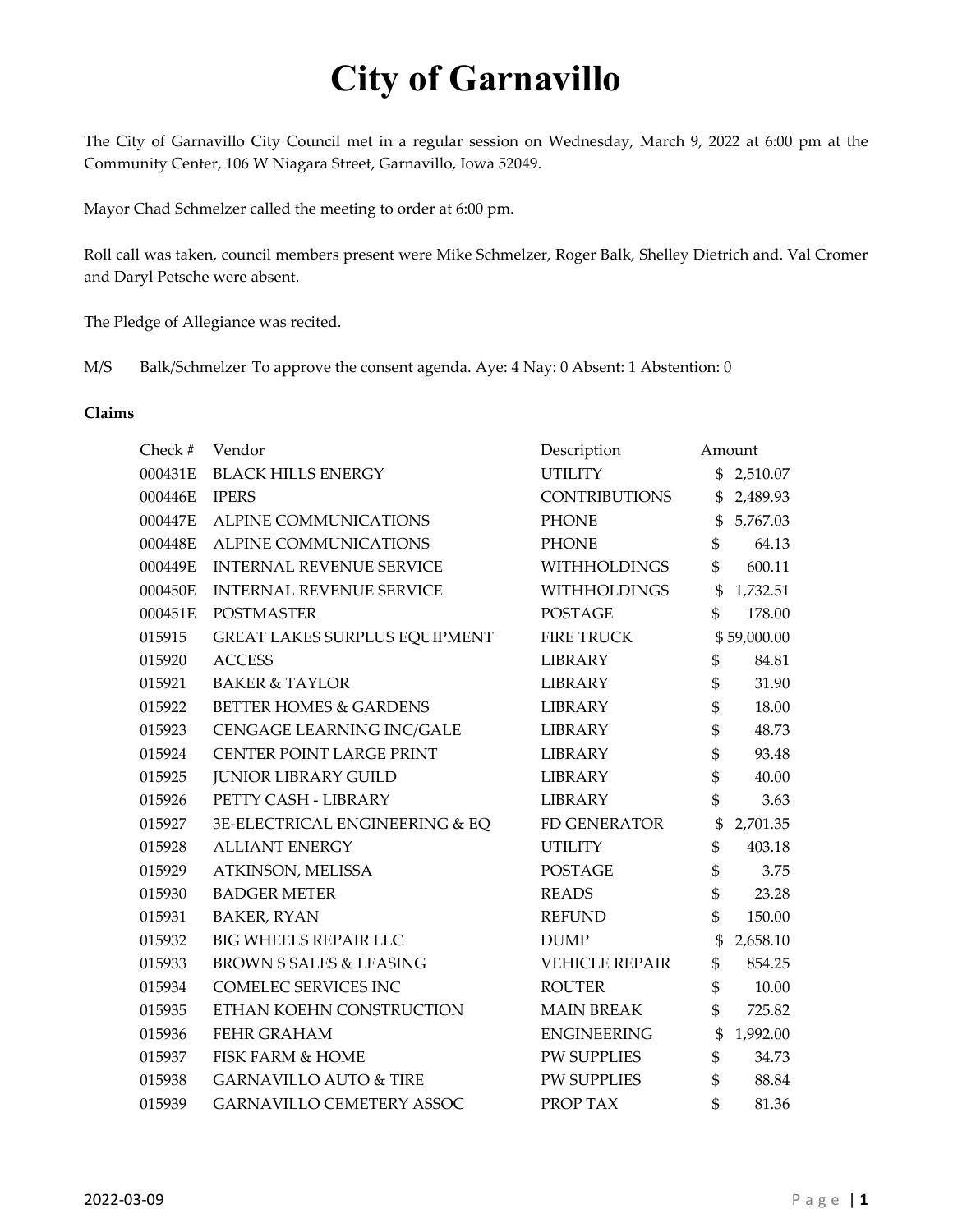| 015940 | <b>GARNAVILLO MILL</b>            | <b>ICE MELT</b>     | \$<br>101.50   |
|--------|-----------------------------------|---------------------|----------------|
| 015941 | <b>GUTTENBERG PRESS</b>           | <b>PUBLICATIONS</b> | \$<br>290.52   |
| 015942 | <b>IHDE S</b>                     | <b>WIPERS</b>       | \$<br>19.95    |
| 015943 | <b>KEYSTONE LABORATORIES INC.</b> | <b>TESTING</b>      | \$<br>14.25    |
| 015944 | LINK HYDRAULIC                    | <b>PLOW</b>         | \$<br>1,431.27 |
| 015945 | MID-AMERICAN RESEARCH CHEMICAL    | <b>PW SUPPLIES</b>  | \$<br>362.93   |
| 015946 | <b>REGION 1 AWWA</b>              | <b>PW MEETING</b>   | \$<br>70.00    |
| 015947 | RICOH USA INC                     | <b>COPIES</b>       | \$<br>168.51   |
| 015948 | <b>THREE RIVERS COMPANY</b>       | <b>FUEL</b>         | \$<br>911.77   |
| 015949 | EUROFINS ENVIRONMENT TESTING      | <b>TESTING</b>      | \$<br>403.20   |
| 015950 | <b>IMFOA</b>                      | <b>DUES</b>         | \$<br>50.00    |

### **Treasurer Report**

|                                  | <b>Government Activities</b>        |                  |                               |                 |             |                  |             |
|----------------------------------|-------------------------------------|------------------|-------------------------------|-----------------|-------------|------------------|-------------|
| Budget                           | Actual                              | Budget           | Actual                        | Budget          | Actual      | Budget           | Actual      |
| Revenue-General                  |                                     | Expenses-General |                               | Revenue-Special |             | Expenses-Special |             |
| <b>Public Safety</b>             |                                     |                  |                               |                 |             |                  |             |
| \$45,122                         | \$31,920.85                         | \$176,225        | \$137,029.90                  |                 |             | \$12,800         | \$2,544.61  |
| Public Works                     |                                     |                  |                               |                 |             |                  |             |
| \$60,500                         | \$36,490.24                         | \$239,575        | \$115,629                     | \$95,360        | \$71,084.26 | \$148,835        | \$31,051.30 |
|                                  | <b>Health &amp; Social Services</b> |                  |                               |                 |             |                  |             |
|                                  |                                     | \$850            |                               |                 |             |                  |             |
| <b>Culture &amp; Recreation</b>  |                                     |                  |                               |                 |             |                  |             |
| \$41,356                         | \$41,235.97                         | \$75,027         | \$67,352.51                   |                 |             | \$6,600          | \$4,401.17  |
| Community & Economic Development |                                     |                  |                               |                 |             |                  |             |
|                                  |                                     | \$1,000          | \$1,000                       | \$150,000       | \$8,240     | \$150,000        |             |
| <b>General Government</b>        |                                     |                  |                               |                 |             |                  |             |
| \$64,900                         | \$37,391.77                         | \$92,875         | \$38,203.37                   |                 |             | \$9,000          | \$8,537.81  |
| Debt Service                     |                                     |                  |                               |                 |             |                  |             |
| Revenue-Debt                     |                                     |                  | Expenses-Debt                 |                 |             |                  |             |
| \$32,9743                        | \$18,947.28                         |                  | \$7,649.27                    |                 |             |                  |             |
| Capital Project                  |                                     |                  |                               |                 |             |                  |             |
| \$55,000                         | \$10,884.60                         | \$500,000        | \$176,951.04                  |                 |             |                  |             |
| <b>Business Type</b>             |                                     |                  |                               |                 |             |                  |             |
| Revenue-Business Type            |                                     |                  | <b>Expenses-Business Type</b> |                 |             |                  |             |
| \$549,170                        | \$344,788.62                        | \$477,625        | \$180,508.80                  |                 |             |                  |             |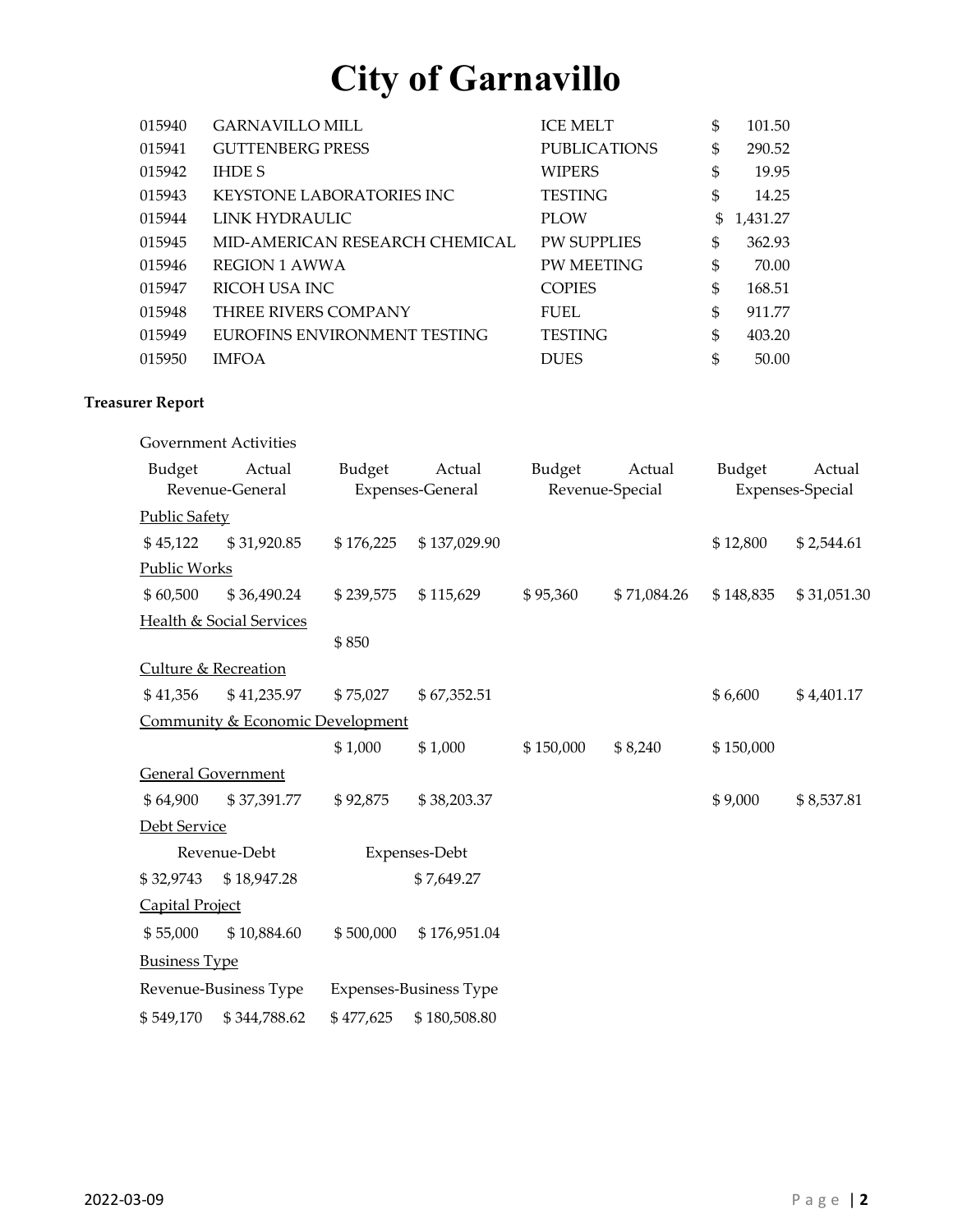#### **New Business**

#### Re-Set Public Hearing for FY23 Budget, 03-29-2022

City Administrator Atkinson explained that due to missing the date and time of the original Max Levy Public Hearing Notice we had to reschedule both hearings.

M/S Dietrich/Balk To approve Resolution 2022-21 A resolution re-setting the public hearing for FY23 Budget for 03-29-2022 at 6 pm.

Roll Call

 Aye: Balk, Dietrich, Schmelzer Nay: None Absent: Cromer, Petsche Abstention: None

#### City Hall Office Hours

Council Member Balk, Personnel Committee Member, explained to council that they would like to change the office hours to be Tuesday – Friday 7:30 am – 5:30 pm.

M/S Balk/Dietrich To approve Resolution 2022-22 A resolution setting city hall office hours to Tuesday – Friday, 7:30 am – 5:30 pm effective April 1, 2022.

Roll Call

 Aye: Dietrich, Schmelzer, Balk Nay: None Absent: Cromer, Petsche Abstention: None

Council Member Petsche arrived at 6:08 pm.

#### PD Equipment: Radios

City Administrator explained that the radios previously approved have risen in cost and the prior resolution had a not to exceed amount. Council discussed the need and wanted to make sure they would be compatible with the new system the county is putting in.

M/S Balk/Dietrich To approve Resolution 2022-23 A resolution approving the purchase of new police radios. Roll Call

> Aye: Dietrich, Petsche, Schmelzer, Balk Nay: None Absent: Cromer Abstention: None

#### Equipment Sale: 2003 Trailblazer & Fire Vehicle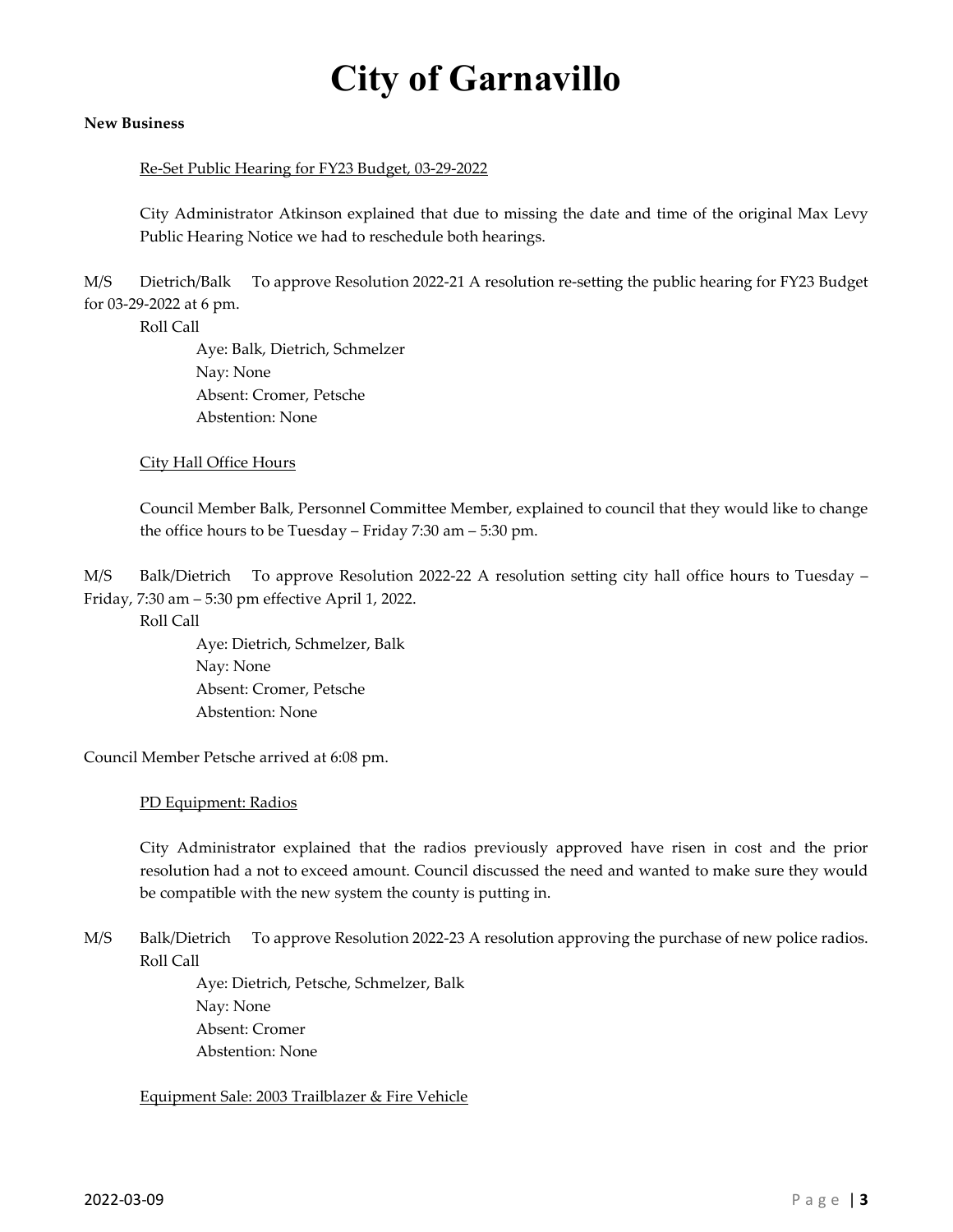City Administrator Atkinson explained to council that both the Fire and Police Departments have vehicles that they would like to sell since they are no longer needed.

M/S Schmelzer/Petsche To approve Resolution 2022-24 A resolution approving the sale of city vehicles by sealed bid.

Roll Call

 Aye: Dietrich, Schmelzer, Balk, Petsche Nay: None Absent: Cromer Abstention: None

EMC Municipal Insurance Renewal

City Administrator Atkinson presented the renewal information to the council. The council had several questions regarding the county's part in the shared shop and determined that they would like to speak to the county and update the 28E agreement.

M/S Dietrich/Schmelzer To table EMC Municipal Insurance Renewal. Aye: 4 Nay: 0 Absent: 1 Abstention: 0

#### FY21 Exam

City Administrator Atkinson explained to council that the exam is done and available for review.

M/S Balk/Petsche To approve Resolution 2022-25 A resolution approving the FY21 Annual Exam. Roll Call

> Aye: Dietrich, Petsche, Schmelzer, Balk Nay: None Absent: Cromer Abstention: None

#### Exam RFP

City Administrator Atkinson asked council to approve an RFP for a five year agreement so it doesn't have to been revisited every year.

M/S Petsche/Dietrich To approve Resolution 2022-26 A resolution approving the Annual Exam RFP. Roll Call

> Aye: Dietrich, Petsche, Schmelzer, Balk Nay: None Absent: Cromer Abstention: None